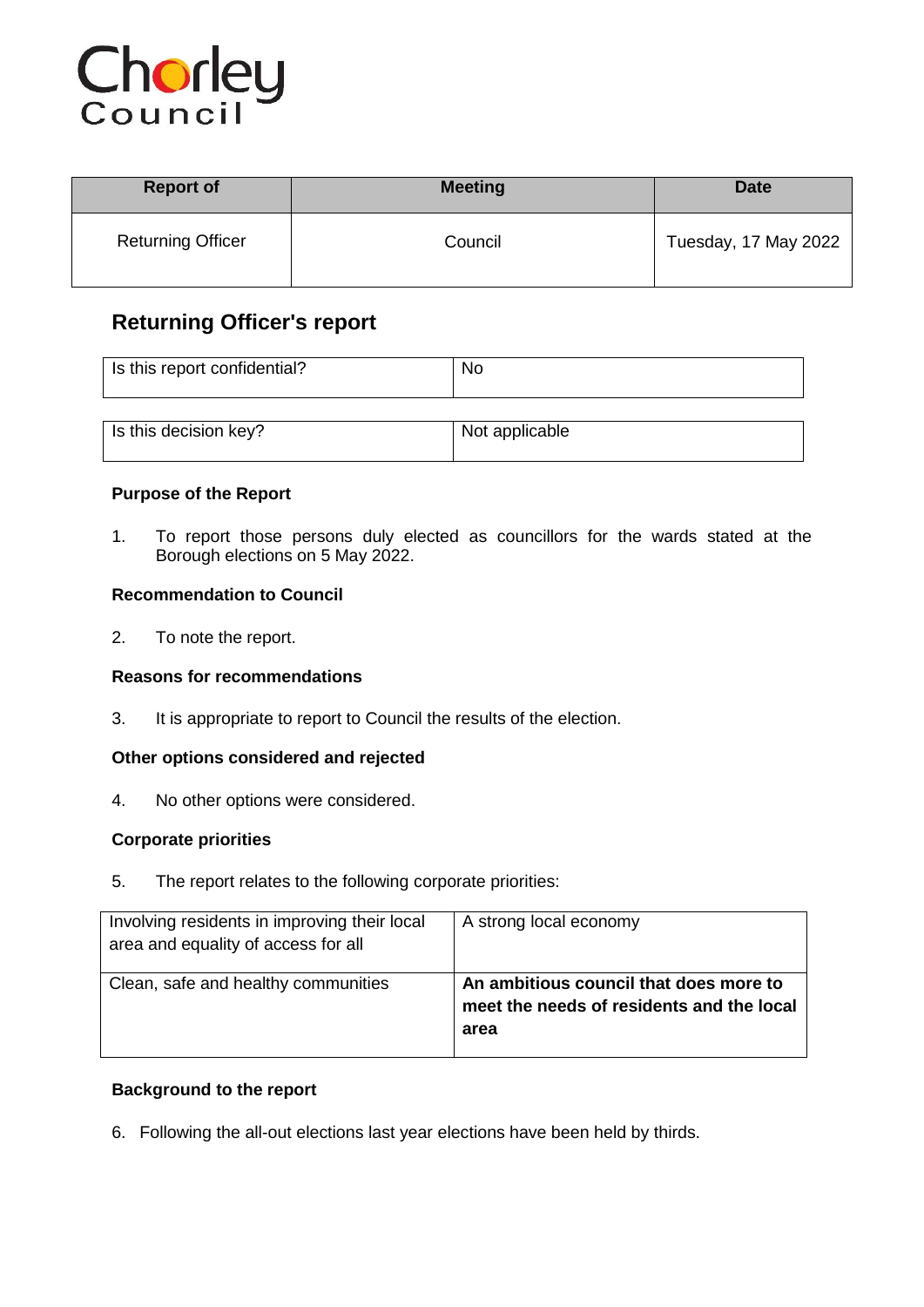## **Persons elected**

7. The following have been duly elected.

| Ward                                   | <b>Councillor</b>            |
|----------------------------------------|------------------------------|
| Adlington and Anderton                 | June Molyneaux               |
|                                        |                              |
| <b>Buckshaw and Whittle</b>            | Dedrah Cecelia Moss          |
| <b>Chorley East</b>                    | Zara Khan                    |
| <b>Chorley North and Astley</b>        | Alistair William Morwood     |
| <b>Chorley North East</b>              | Jenny Whiffen                |
| <b>Chorley North West</b>              | Matthew John Lynch           |
| Chorley South East and Heath Charnock  | Samir Khan                   |
| <b>Chorley South West</b>              | <b>Terry Howarth</b>         |
| Clayton East, Brindle and Hoghton      | Michelle Le Marinel          |
| <b>Clayton West and Cuerden</b>        | <b>Neville Grant Whitham</b> |
| Coppull                                | <b>Ryan Towers</b>           |
| Croston, Mawdesley and Euxton South    | Alan Platt                   |
| Eccleston, Heskin and Charnock Richard | Arjun Singh                  |
| Euxton                                 | <b>Tommy Gray</b>            |

## **Climate change and air quality**

8. It is important that Members are aware of the Councils Green Agenda and can consider implications of decisions.

## **Equality and diversity**

9. Members must be aware of their responsibilities under the Equality Act implications in their role and will receive training for this.

## **Risk**

10. There are no risks associated with this report

## **Comments of the Statutory Finance Officer**

11. No comment.